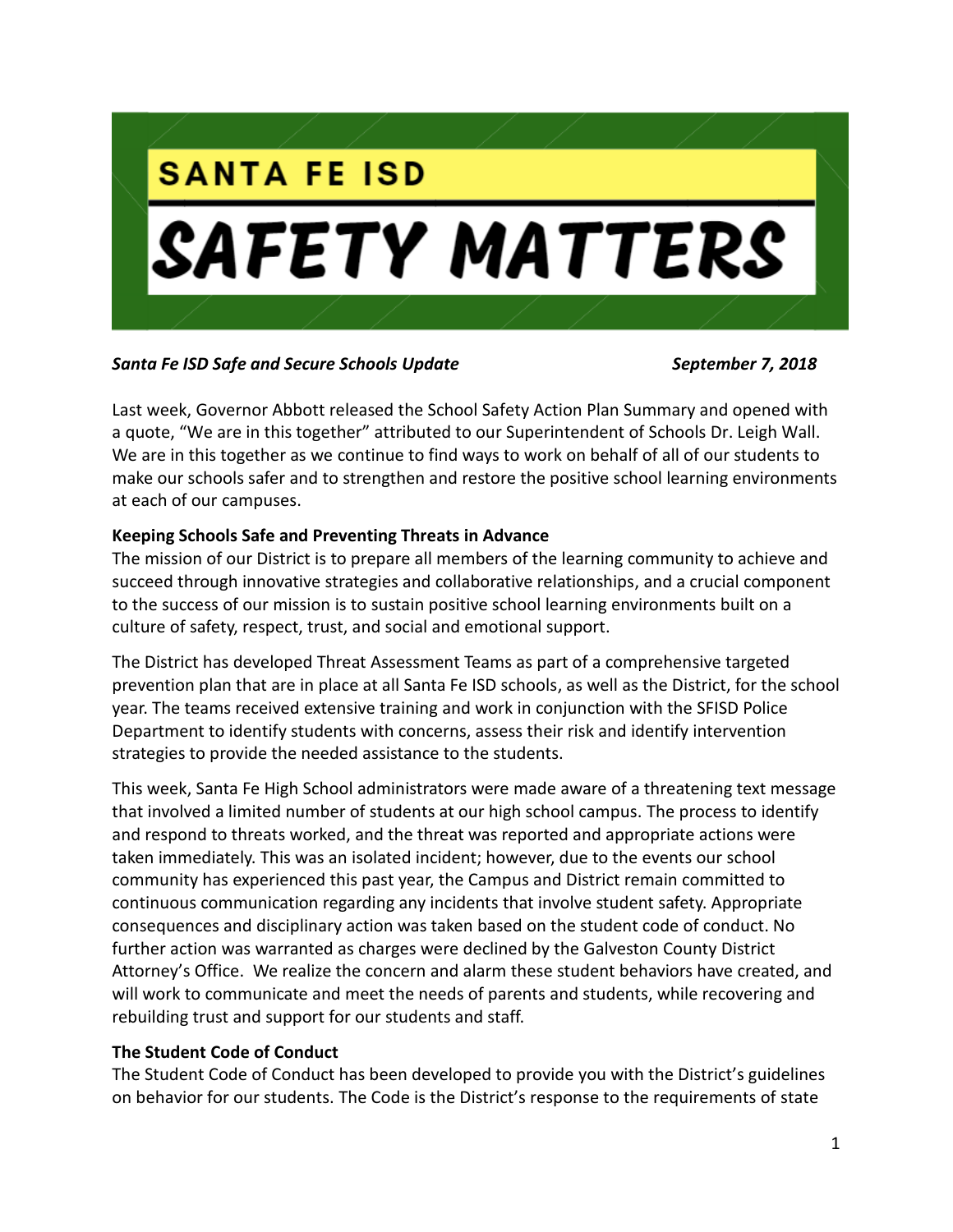law, specifically found in Chapter 37 of the Texas Education Code. The Code provides methods and options for managing students in the classroom and on school grounds, disciplining students, and preventing and intervening in student discipline problems. The law requires the District to define misconduct that may—or must—result in a range of specific disciplinary consequences including removal from a regular classroom or campus, out-of-school suspension, placement in a disciplinary alternative education program (DAEP) or expulsion from school to the Coastal Alternative Program (CAP) or the Juvenile Justice Alternative Education Program (JJAEP).

This Student Code of Conduct has been adopted by the Santa Fe ISD Board of Trustees and developed with the advice of the district-level committee. Because the Student Code of Conduct is adopted by the District's Board of Trustees, it has the force of policy; therefore, in case of conflict between the Code and the student handbook, the Code shall prevail. Please Note: The discipline of students with disabilities who are eligible for services under federal law (Individuals with Disabilities Education Act and Section 504 of the Rehabilitation Act of 1973) is subject to the provisions of those laws.

This interactive PDF can be downloaded and saved to your computer for quick reference to behaviors the District addresses and the potential consequences of some of those behaviors.

### **[Download the 2018-19 Student Code of](https://www.sfisd.org/cms/lib/TX02215329/Centricity/Domain/1479/Student%20Code%20of%20Conduct%202018-2019%20Board%20Approved%20Up%20PDF.pdf) Conduct**

#### **Student Privacy**

Most SFISD students are minors under the age of 17, and their records are subject to federal privacy laws. The Family Educational Rights and Privacy Act (FERPA) (20 U.S.C. § 1232g; 34 CFR Part 99) is a Federal law that protects the privacy of student education records. The law applies to all schools that receive funds under an applicable program of the U.S. Department of Education. FERPA gives parents certain rights with respect to their children's education records. These rights transfer to the student when he or she reaches the age of 18 or attends a school beyond the high school level. Again, we want our students to accept responsibility for their learning and behavior, and be accountable for their own actions, while we protect their rights and the rights of other minors under the law to privacy. In situations such as the recent threat at the high school, specific identifiable student information and the discipline assigned is protected by this law.

## **Reminder: The Resiliency Center provides free long-term services at no cost to community members**

The Resiliency Center serves as a free long-term resource for healing the Santa Fe community. The Center's caring professionals provide a safe and supportive healing environment dedicated to everyone affected by the incident. As a referral hub, the Center works with partner agencies that provide spiritual care referrals, training, advocacy, legal aid, equine therapy, recreational therapy, and more. The Resiliency Center is open daily, and for more information, contact the center directly at 409-218-7129 or email [cgaylord@ci.santa-fe.tx.us](mailto:cgaylord@ci.santa-fe.tx.us)